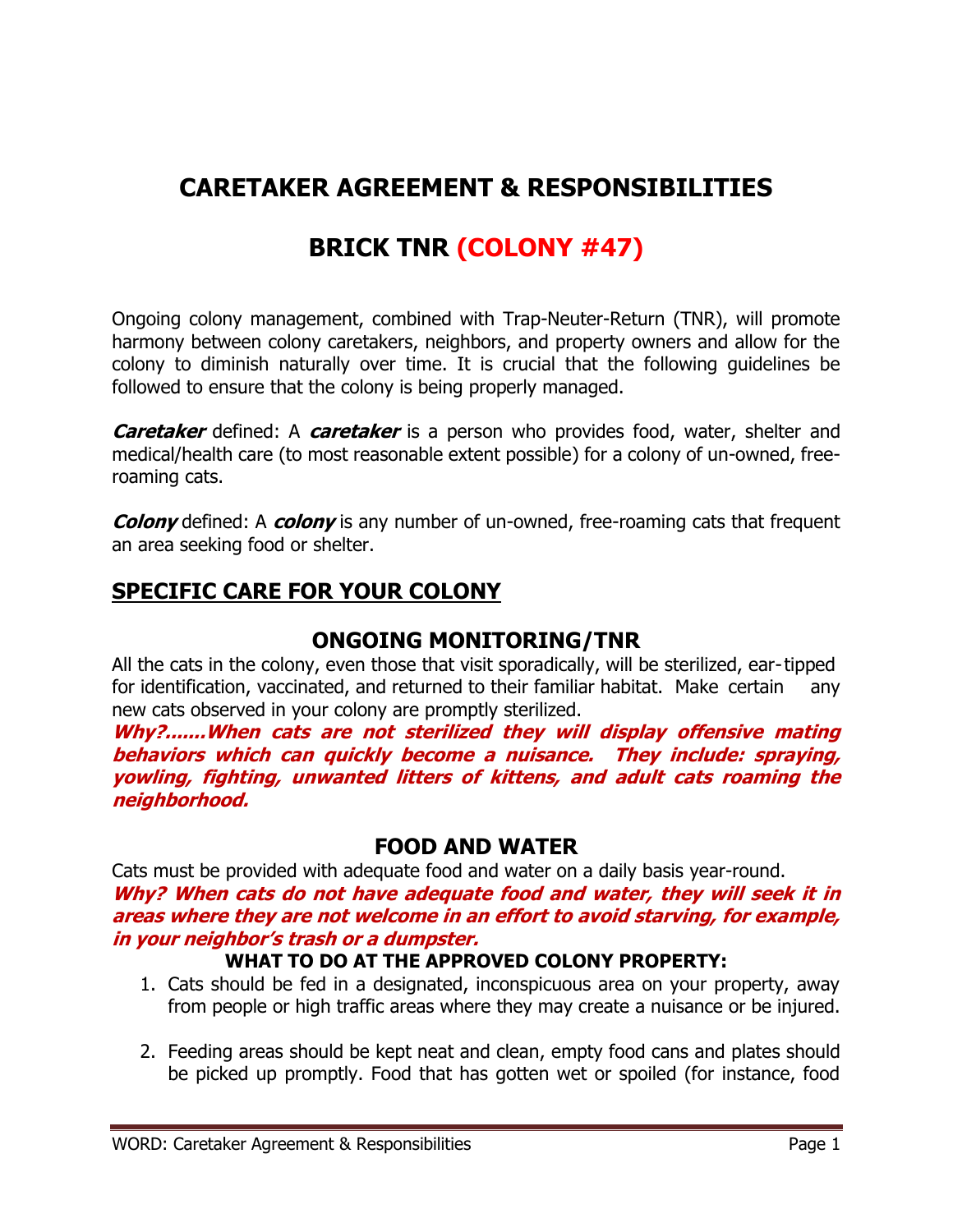that has been sitting out all day), should also be discarded, as it can cause illness. Do not feed from cans.

- 3. Create a small, partially enclosed feeding site to make food/water bowls and the cats less visible, and prevent food from getting wet and spoiled during rain or snow.
- 4. To avoid attracting wildlife, feed cats in the morning or daylight hours only. Remove leftover food.
- 5. If the area where the cats are fed is objectionable for one of your neighbors/property owners, gradually move the station to a less objectionable area a few yards away. This can be done in increments and completely in 1-2 weeks. The cats will follow the food.
- 6. If you are leaving for a time, or cannot feed the cats, arrange to have someone else provide them with food and water on approximately the same schedule.

## **SHELTER**

Cats must be provided with adequate shelter on your property.

**Why?....... When cats do not have a warm and dry shelter, they may seek it in areas where they are not welcome, for example under your neighbor's deck, shed, or in a car motor.** 

#### **WHAT TO DO:**

- 1. Cat shelters should be placed in an inconspicuous area on your property, away from people or high traffic areas.
- 2. Shelters and feeding stations should be placed so that cats do not need to cross roads or neighbors' property to move back and forth from shelter to food/water.
- 3. Shelters should be painted in neutral colors, or in some way to blend into the surroundings.
- 4. Straw is the preferred bedding since it does not hold moisture. **Do Not Use** blankets, towels or other cloth bedding.
- 5. Remove old straw frequently and replace with fresh, clean, dry straw to reduce fleas and other parasites.
- 6. Provide enough shelters to house all the cats in the colony.

## **MEDICAL CARE**

Make certain that any cats that are injured or ill receive prompt treatment.

**Why?.......For humane reasons, all animals must receive treatment as quickly as possible when they are ill or injured. Beyond humane reasons, ill and injured cats may be very disturbing to other compassionate citizens who may call Animal Control, believing that the animal should be euthanized, rather than living with illness or injury. This can also reinforce the stereotype that cats living outdoors are sickly and diseased and should be destroyed.** 

Indicators that the cat may be ill / injured include:

- Weight loss
- Failure to eat or drink
- Lethargy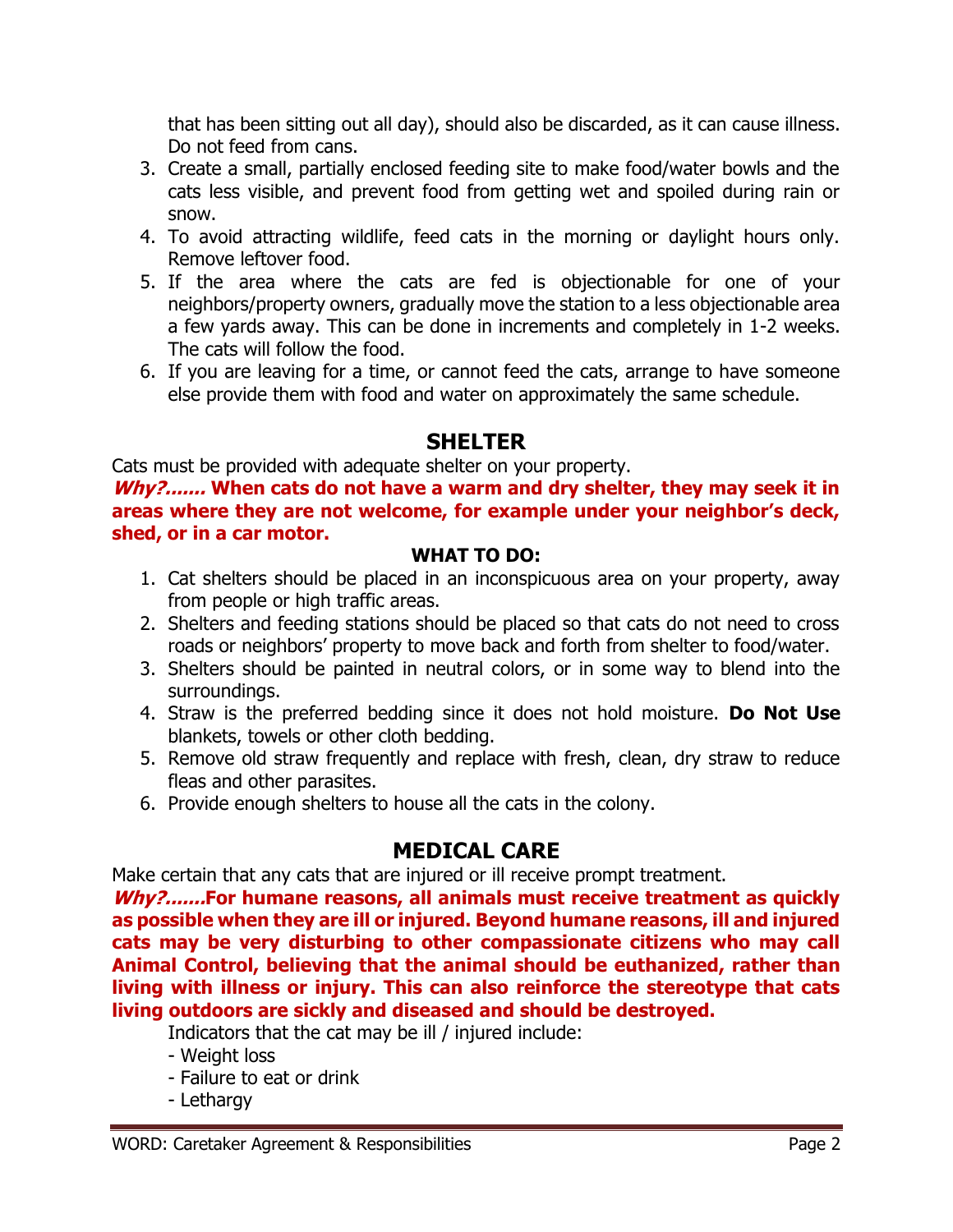- Discharge from nose and eyes
- Hair loss
- Failure to put weight on a leg
- Visible wound

#### **It is inhumane to allow any animal to suffer.**

## **MAINTAIN MEDICAL RECORDS**

**Why?.......Brick TNR requires feral cat caretakers and sponsors to maintain original rabies records at all times for inspection by Animal Control upon request. Further, if urgent medical attention is needed, having such information readily available can save valuable time. Maintaining good vet records allows you to show evidence that the feral cats are healthy and fully vaccinated. Records can be used as a tool to educate neighbors who are fearful that the feral cats will pass a disease to them or their pet cats.** 

## **ADOPTION OF TAME CATS (Friendlies)**

If you believe that a free-roaming cat or kitten in your colony is adoptable, you must make every effort to evaluate the cat and place it in an appropriate home or organization if one is available or identified.

**Why?.......Fewer cats in the colony will reduce the incidence of nuisance complaints. Cats which have lived indoors most of their lives often have a harder time successfully adapting to living outdoors. Tame or friendly cats are more likely to fall victim to violence because they do not fear humans. All friendly cats should be scanned for microchip identification. You may find friendly pet cats have been abandoned or lost by their owner. These cats have joined a colony in an effort to survive.** 

#### **Facts to consider when deciding to find a home for a stray cat:**

If a cat is doing well in its current colony, we believe it may be best to leave the cat there. Brick TNR hopes one day there will be homes for all cats, but the current reality is that healthy, adoptable cats are euthanized daily in many shelters due to lack of homes. Advertising a cat as "free to good home" invites persons who trade in animals for research purposes and experimentations or will draw people who will use them as bait for dog fighting training purposes.

**FERAL: Truly feral cats are not candidates for adoption.** They do not seek or want human companionship or interaction. It takes months or years to socialize a feral cat and even then, the cat may bond only to the person socializing, but may regress to a feral state when introduced to new people. TNR is the most humane option for feral cats.

**SEMI-FERAL: Semi-feral cats may be more receptive to socialization but will not be easily adopted.** If the cat has been on the street for months or years, it may be as difficult to socialize as a total feral. These cats are also difficult to place, quite often bringing new people into the cat's environment will be overwhelming and cause the cat to regress. If this happens the cat is not a good candidate for adoption. Other behaviors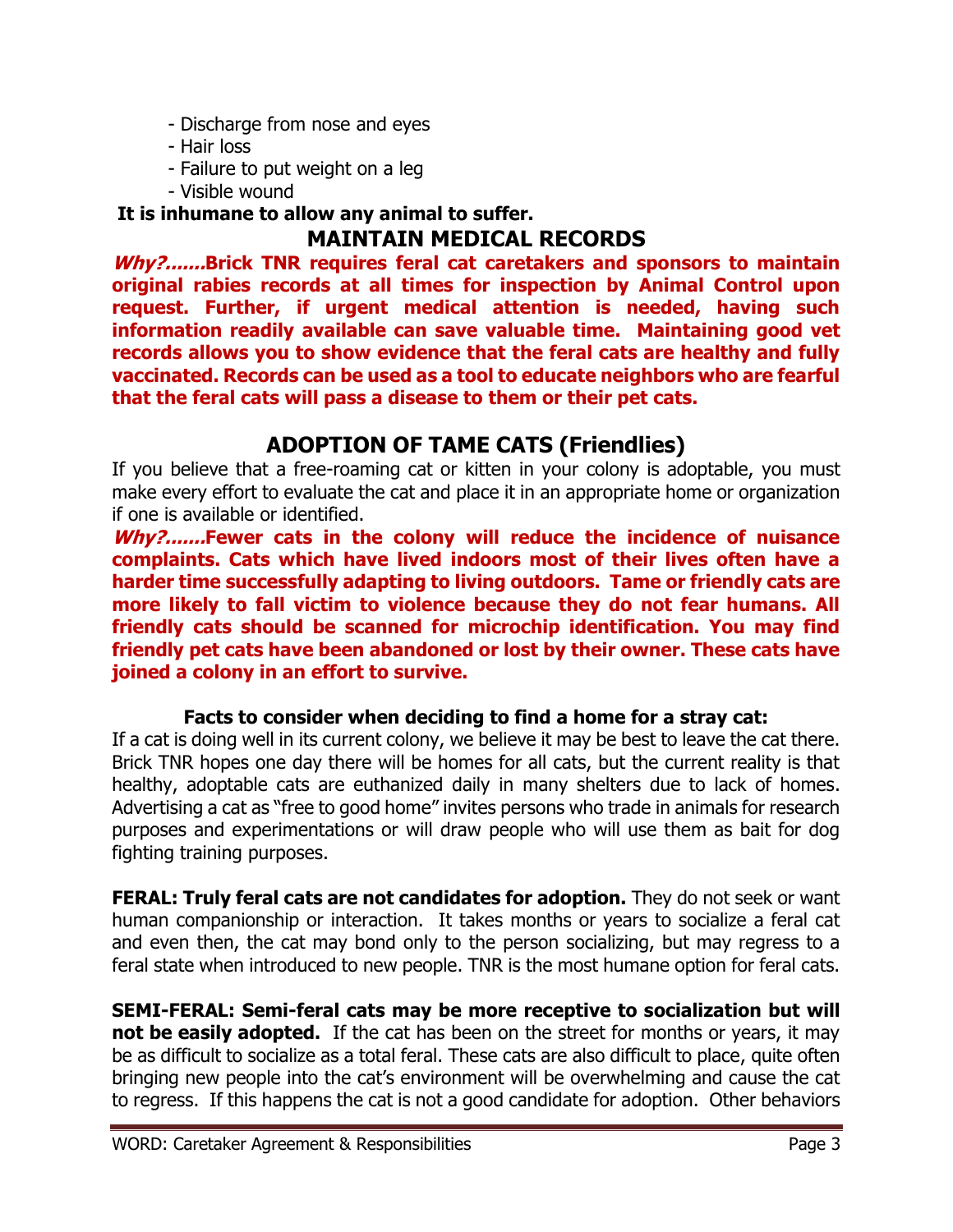such as spraying to mark territory or fighting to protect territory can persist when a semiferal cat is brought indoors.

**FRIENDLY: These cats are the easiest to place in a home.** Most friendlies are either strays or have been recently abandoned and seek human interaction and want to be touched. Friendlies approach humans readily, they do not regress when introduced to different people or environments.

\*\*Please note: You have not failed if the cat you are working with cannot be socialized for adoption. What you may think is best for a feral or semi-feral cat may not always be in the best interest of the cat. We need to respect the unique ways and manners of each cat.

**ADVERTISE through friends, neighbors, and local veterinarians first; then try the newspaper, if all else fails. NEVER advertise "free kitten."** Your chances of finding a good home are increased when you check references with someone you know.

#### **YOU MUST HAVE THE CAT / KITTEN SPAYED / NEUTERED BEFORE PLACEMENT IN THE ADOPTIVE HOME.**

## **INABILITY TO CONTINUE PROVIDING CARE**

If you are moving or can no longer adequately care for your colony, contact Brick TNR as soon as possible so that alternate caretaker(s) can be identified.

**Why?.......It is inhumane to abandon a colony of cats that has grown dependent on you. Cats left alone may starve to death or run the risk of becoming a nuisance as their basic survival needs are not being met, and they may be impounded by Animal Control. Brick TNR will try to assist you in finding a new caretaker.** 

## **EXCLUDE CATS FROM UNWELCOMED AREAS**

Use humane techniques to discourage or exclude cats from areas where they are not welcome.

**Why?.......If you fail to address your neighbors' complaints about excluding cats from specific areas where they are not welcome, you are risking their lives by allowing them to become a nuisance and forcing Animal Control to impound the cats to mitigate the nuisance. All property owners have the right to not have cats on their property. Often times, they simply don't understand why the cats are present, or object to a particular behavior of the cats. Sometimes, they fear the cats may carry disease. It is best to try and determine the specific reason for their objection, educate them, and/or try to mitigate the complaint, if possible, using communication and techniques outlined here. Please do not trespass, argue with the neighbor, or inflame the situation.**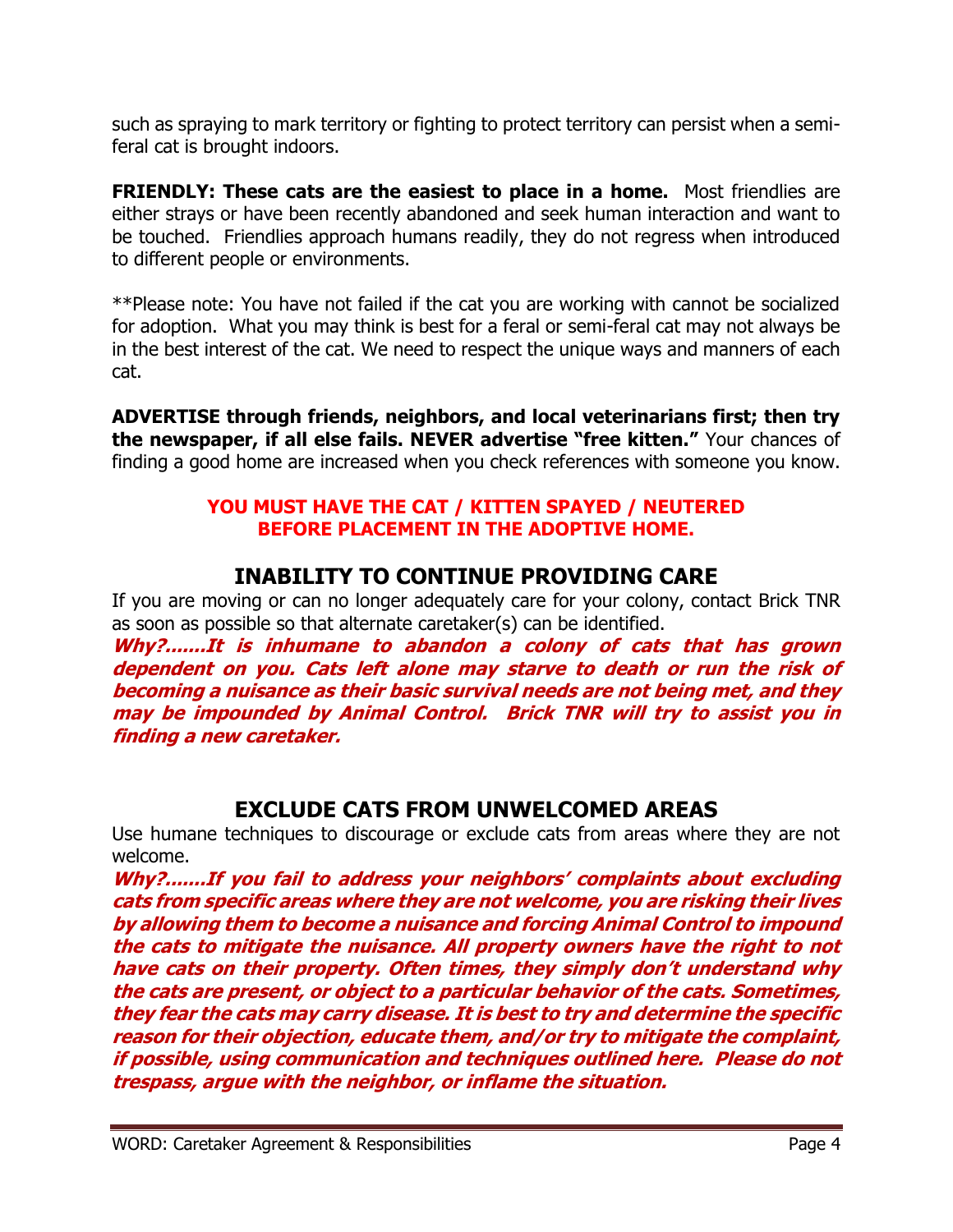#### **MOST PROBLEMS FALL INTO TWO CATEGORIES:**

- 1. Cats are entering an area in which they are not welcome to seek food, water, or shelter.
- 2. Cats are entering an area in which they are not welcome to eliminate.

#### **Addressing Elimination Issues:**

- a. Provide a litter box area for your colony on your property to prevent the cats from using your neighbor's garden or flower bed. The number one complaint about freeroaming cats is inappropriate elimination.
- b. A cat's natural instinct is to eliminate in soft, loose, soil-like mulch, sand or peat moss.
- c. Build a simple wood frame and fill it with sand, dirt, etc. in a quiet area away from the shelter and feeding areas.
- d. Provide the cats with covered outdoor litter boxes.

#### **Excluding Cats from Specific Areas:**

a. Suggest that the area be secured, enclosed or sealed, and offer to help, if practical. Cats often get under decks, crawlspaces, garages, sheds, etc. to seek shelter. These are also areas that can usually be readily sealed.

# **CARETAKER COPY**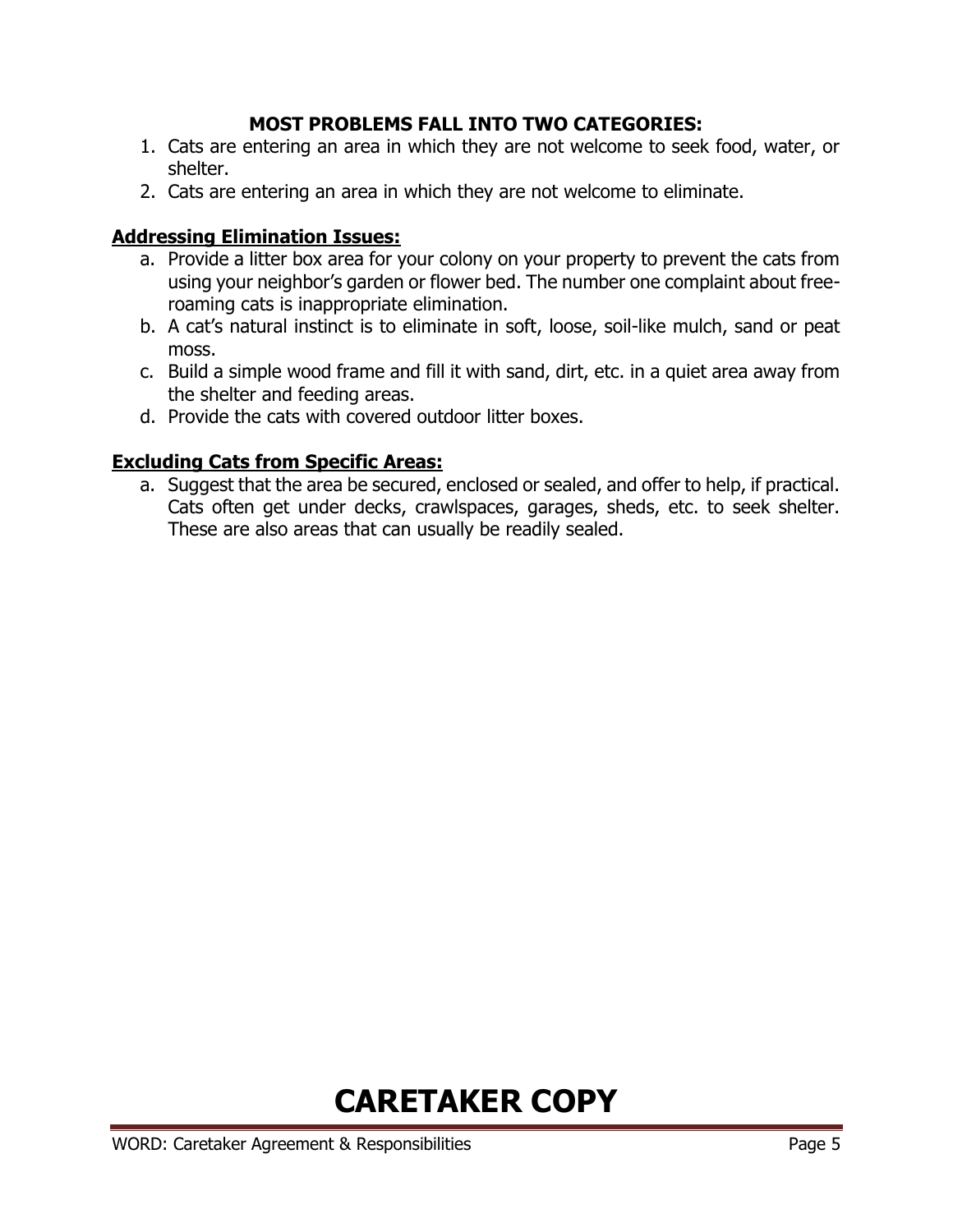## **COLONY #**

I HEREBY WARRANT THAT I HAVE READ THIS AGREEMENT CAREFULLY PRIOR TO ITS EXECUTION AND FULLY UNDERSTAND ITS CONTENTS.

#### **FAILURE TO FOLLOW THESE RULES CAN RESULT IN RESCINDING MY RIGHT TO FEED MY COLONY.**

| DATE:<br><u> 1980 - Johann John Stone, markin film ar yn y brenin y brenin y brenin y brenin y brenin y brenin y brenin y</u> |
|-------------------------------------------------------------------------------------------------------------------------------|